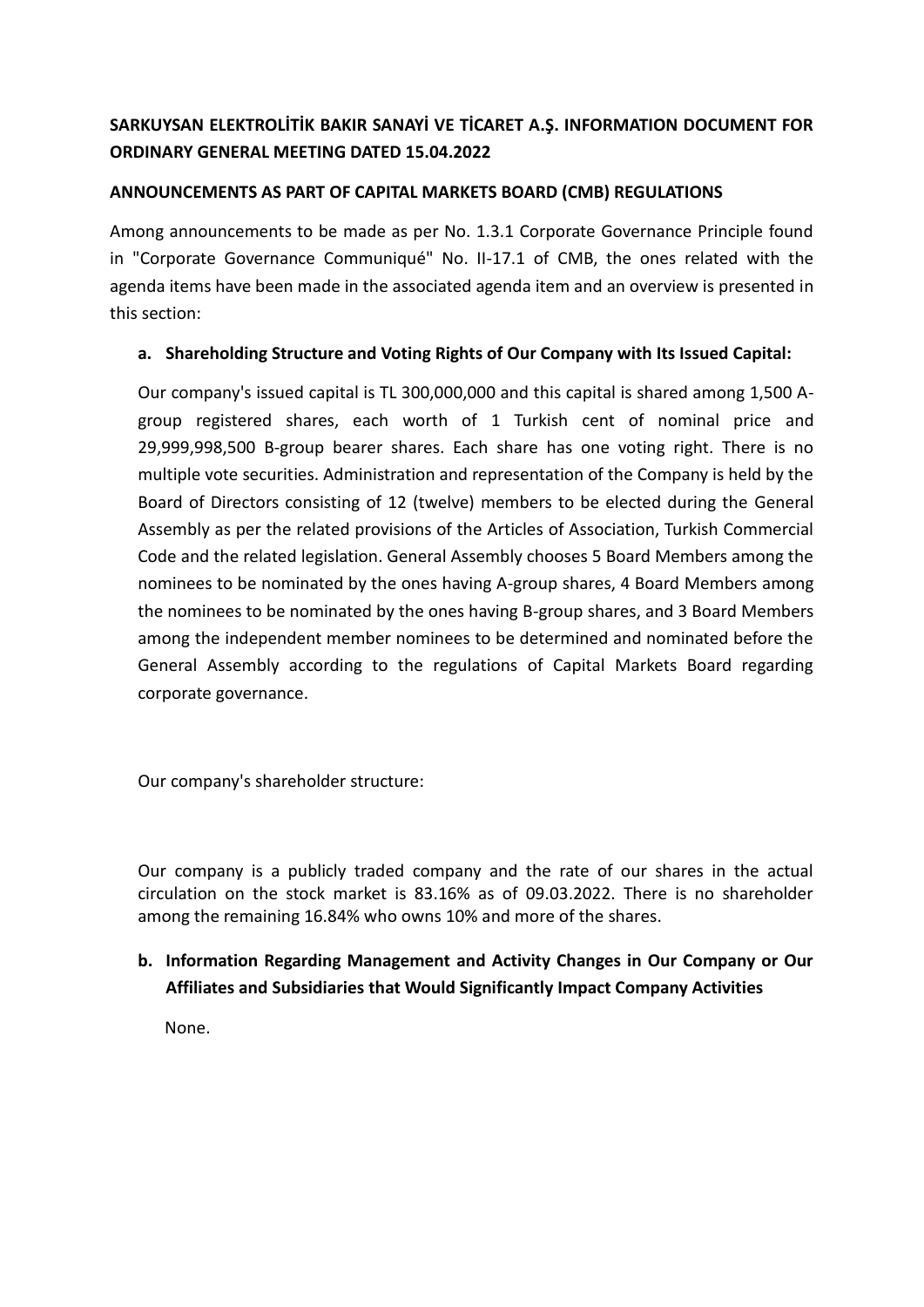**c. Information regarding the Independent Board Member nominees' resumes, the quality and significance level of their relations with the partnership and the related parties of the partnership, whether they have independence qualities and other aspects that may have impacts on the partnership activities in case these people are chosen as Independent Board Members:**

The General Assembly to be held on 15.04.2022 involves election of Independent Board Members. In the Capital Markets Board's Bulletin published on 13.01.2022, our Company moved up through the group 2 to the group 1\* as from January 2022. Listed in the Group 1, the number of Independent Members in the Board of Directors has been obliged to be equal to the 1/3 of the total number of board members. In order to fulfill the aforementioned obligation, applications of the 5 independent members for the Board of Directors were evaluated by our Corporate Governance Committee for the upcoming period and the list of nominees was submitted to the Board of Directors. With the resolution made, the Capital Markets Board was applied for the required permission. 5 nominees for the independent members of the Board of Directors have been accepted with the permission of the Capital Markets Board.

Information regarding the nominees for the Independent Members of the Board are as follows:

### **Prof. Dr. Mehmet BAHTIYAR (Independent Member Nominee)**

Bahtiyar was born in Andırın district of Kahramanmaraş on 27.06.1963. After finishing Adana Boy's High School in 1982, he continued his studies at Dicle University's Law Faculty and finished with a degree.

After receiving master's education as a graduate student, he finished his doctorate at Istanbul University's Law Faculty in 1993 and received the title of "Doctor of Private Law." He has traveled to F. Germany a few times in order to improve his foreign language skills and make some research.

After taking up roles at Dicle and Kocaeli Universities as Assistant Professor, he received the title of "Associate Professor" in 2000. He began working at Kocaeli University's Law Faculty in 2006 as "Commercial Law Professor." He was assigned to Yeditepe University's Law Faculty in 2014. Along with Yeditepe, he gives lectures at Bahçeşehir and Kadir Has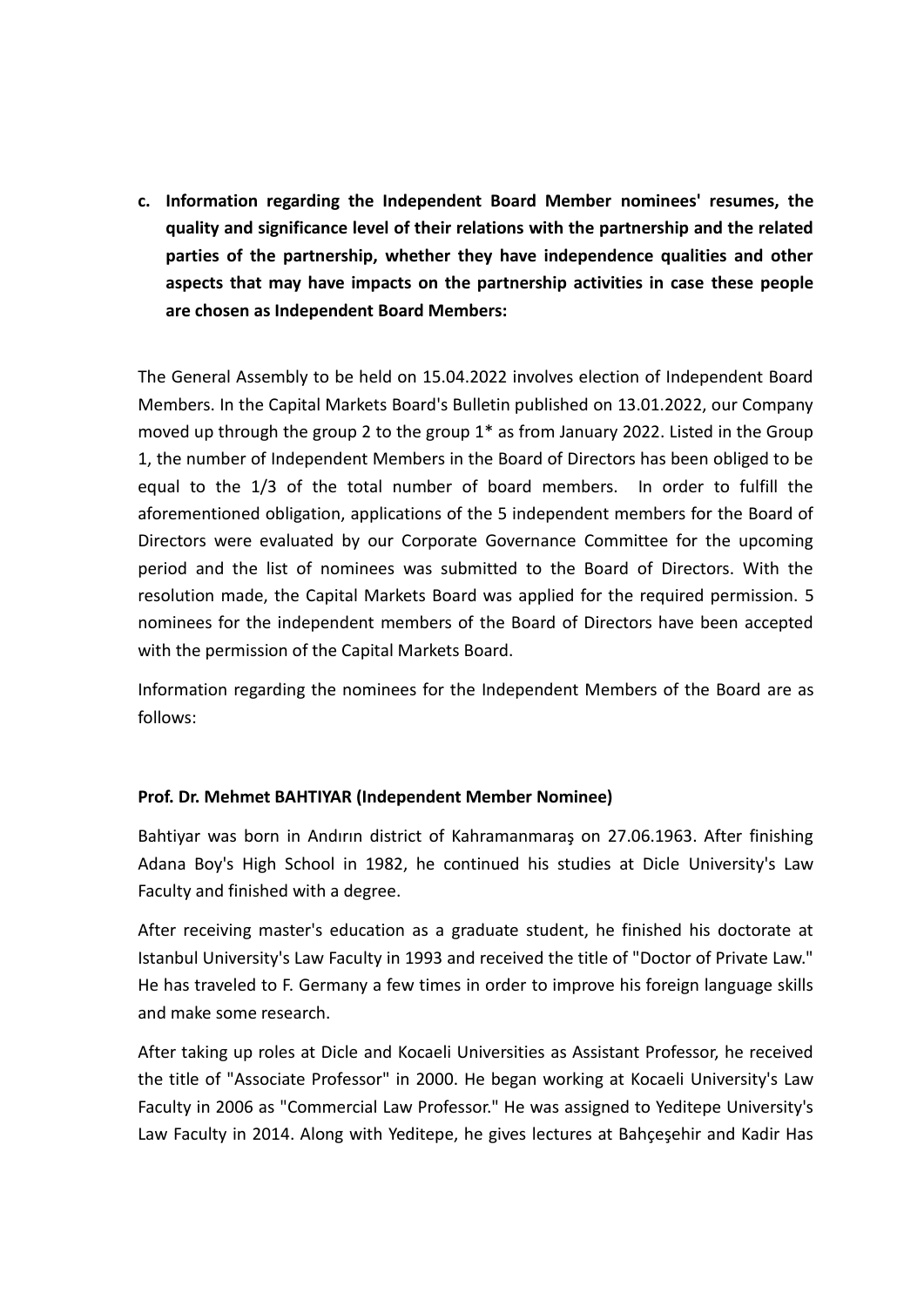Universities as well. He has published 10 books and around 70 articles in the fields of commerce, banking, capital markets, law of obligations and protection of consumers.

He qualifies as a non-executive independent person as per the Corporate Governance Principles of CMB and he may be elected as an independent member.

### **Ayhan Zeytinoğlu (Independent Member Nominee)**

Finishing his elementary, secondary and high school education at Gölçük, Kocaeli, Zeytinoğlu completed his undergraduate studies in London. He completed his business education at Indiana University, USA in 1980 and graduated in 1983 in honor list. He started his graduate studies in 1983 at Butler University in the field of International Finance and completed his studies successfully in 1985. He still continues his doctorate studies at Marmara University's Institute of European Community in the subject of European Union's Agricultural Subsidies.

He works as the General Manager at Zeytinoğlu Yem Tarım ve Endüstriyel Ürünler A.Ş. which is a family business and is responsible for mainly financial matters.

At the same time, he assumed the role of Vice President of Board of Directors at Autoport Port Operations, a partnership of Arkas and Zeytinoğlu Group, and works as the General Coordinator at Zeytinoğlu Denizcilik A.Ş.

He took charge in the establishment of Kocaeli Chamber of Industry in 1989 and still is in the Board of Directors today. He was elected as Vice President in 1995 and as President of Board of Directors of Kocaeli Chamber of Industry in January 2009. He was re-elected in the elections of May 2013 and April 2018 and continues his role as President of Board of Directors of Kocaeli Chamber of Industry. He assumed Vice Presidency of TOBB in June 2018 and continues to work in this role.

In July 2015, he was elected as the President of Board of Directors of Economic Development Foundation (İKV), a non-governmental organization which specializes on EU and Turkey - EU relations. He continues his work at the same capacity there after being reelected for the second period of management in July 2017.

He qualifies as a non-executive independent person as per the Corporate Governance Principles of CMB and he may be elected as an independent member.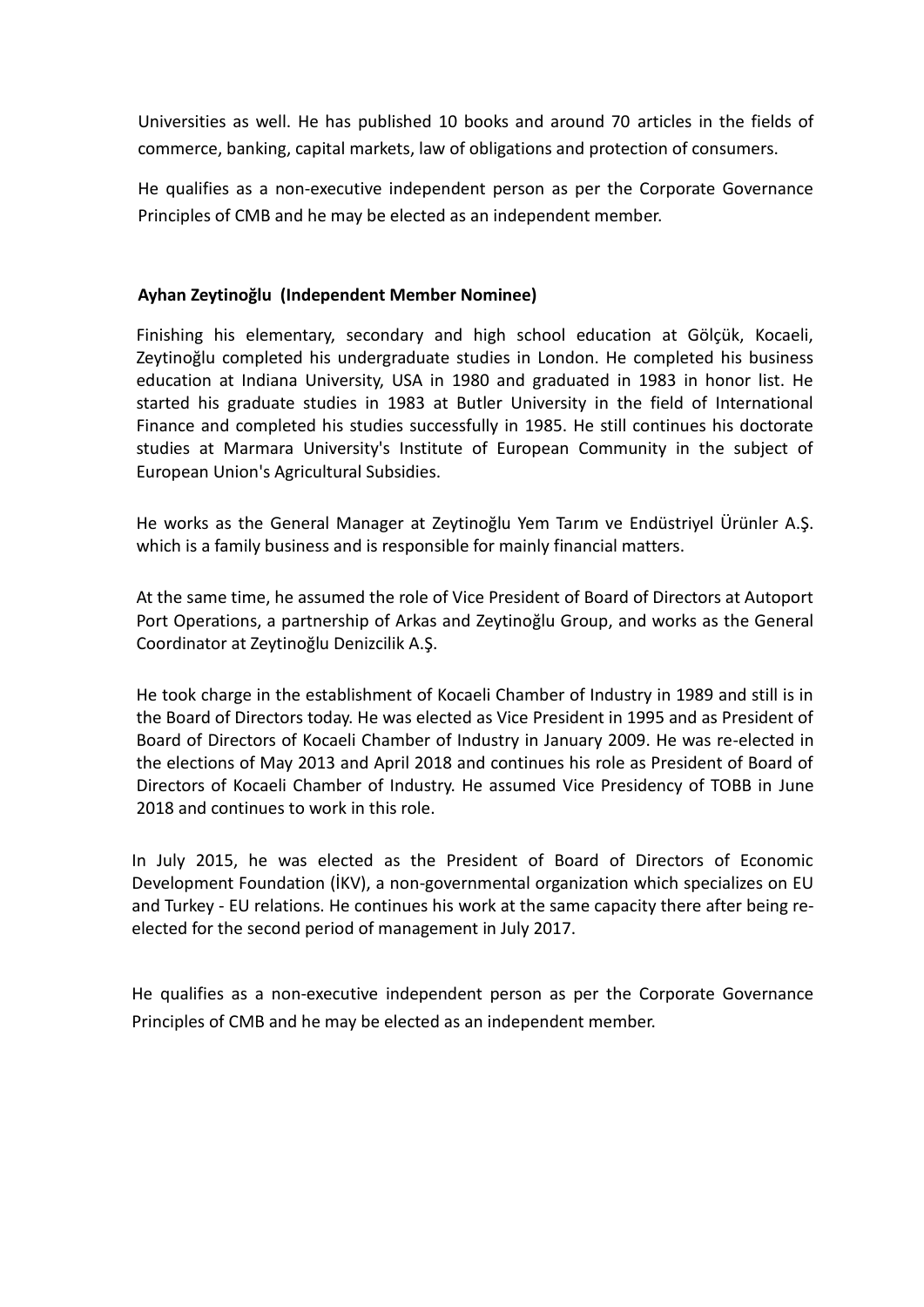### **Virma Sökmen (Independent Member Nominee)**

Virma Sökmen completed her secondary and high school education at Galatasaray High School. In 1988, she finished her studies as a Financing Major and Mathematics Minor in the Honors List at LaSalle University, Philadelphia, USA.

In 1992, she worked as an Analyst in the Investment Banking Department of Körfezbank and was involved with Privatization and Merger / Acquisition operations. For a short period of time in 1993, she worked at Research Department of Çarşı Securities and later started working for Midland Bank as an Analyst. Until the end of 2015, she worked in different positions in HSBC Group's core which included Midland Bank. She assumed an active and leading role in the establishment and management of Corporate Banking Department. She managed the marketing operations for many products of the Bank as Assistant General Manager, such as syndication, credit, foreign trade, derivatives and risk management. She was included in the universal talent pool of HSBC Group. At the beginning of 2016, she worked as Managing Partner in Credia Partners Consultancy Inc. She is involved in Merger / Acquisition and Subordinated Loan Operations in this company. And as of the beginning of 2019, she took the role of Independent Board Member role at Yapı Kredi Bank as well as being included in the Corporate Governance Committee. As of March 2020, she has become Loan Committee Member at Yapı Kredi Bank as well.

She has memberships at TUSIAD, IWF and similar organizations.

She participated in the Management Certificate program in Harvard Business School. She participated in International Independent Board of Directors training for 6 months which was conducted jointly by Financial Times and Pearson.

She has advanced degree knowledge of English and French.

She qualifies as a non-executive independent person as per the Corporate Governance Principles of CMB and she may be elected as an independent member.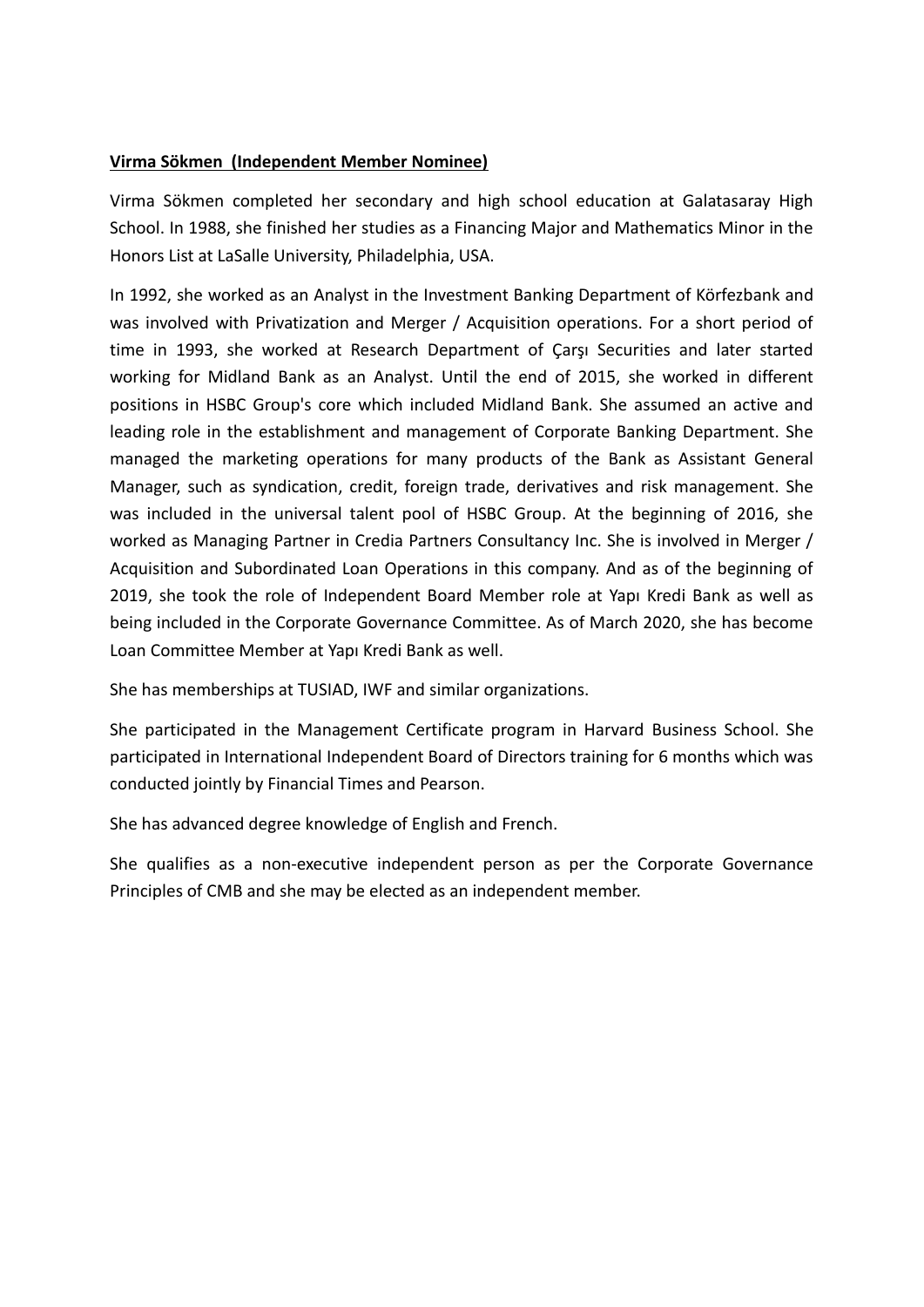#### **Mehmet Ali YILDIRIMTURK (Independent Member Nominee)**

He was born in Denizli in 1949. He completed his primary and secondary education in this city. Mr. Yıldırımtürk began his higher education in Yıldız University in 1968, and graduated as an Electrical Engineer in 1974.

In 1997, he founded the company, MEHMET ALTIN TİC. LTD. ŞTİ., which has been continuing its commercial activities for 25 years. Since 2000, Mr. Yıldırımtürk has been sharing his opinions about the financial markets that he has become highly interested in on www.goldpara.com. He still owns and is the editor-in-chief of [www.goldpara.com](http://www.goldpara.com/).

Since 1999, his comments and interviews on economy, financial markets, foreign exchange, gold, other precious metals and commodities have been published in the local, national and international radios, television channels and on printed media with the principle of 'Knowledge Grows When Shared'. Between 2008 and 2010, Mr. Yıldırımtürk had worked as the consultant of Istanbul Radio Economy Programme and between 2009-2010, he had invited guests to the "24 Ayar Altın" (*24-Carat Gold*) TV show on Expo Channel TV once a week and was the host of 100 live economy TV programmes. Mr. Yıldırımtürk is still invited to the national TV channels, such as Bloomberght TV, NTV, Ekotürk TV, Kanal 24 TV, Global Haber TV, TV 100, Ülke TV, to comment on daily and weekly economic developments.

Between 2009 and 2016, Mr. Yıldırımtürk was elected as the President of Istanbul Jewelers and Goldsmiths Association (IMKUSAD), a well-established association in the sector, and had continued his duties as the President for 3 terms. Mr. Yıldırımtürk had been a member of Sarkuysan's Board of Directors between 2014 and 2016.

In 2015, he published his book titled "Altının Gizemli Tarihi" (*The Mysterious History of Gold*), which he wrote to increase financial literacy and was sponsored by Destek Menkul Değer A.Ş.

In 2012, Mr. Yıldırımtürk was also elected as a member of the Supervisory Board at Sarkuysan Elektrolitik Bakır Sanayi ve Tic. A.Ş.

She qualifies as a non-executive independent person as per the Corporate Governance Principles of CMB and she may be elected as an independent member.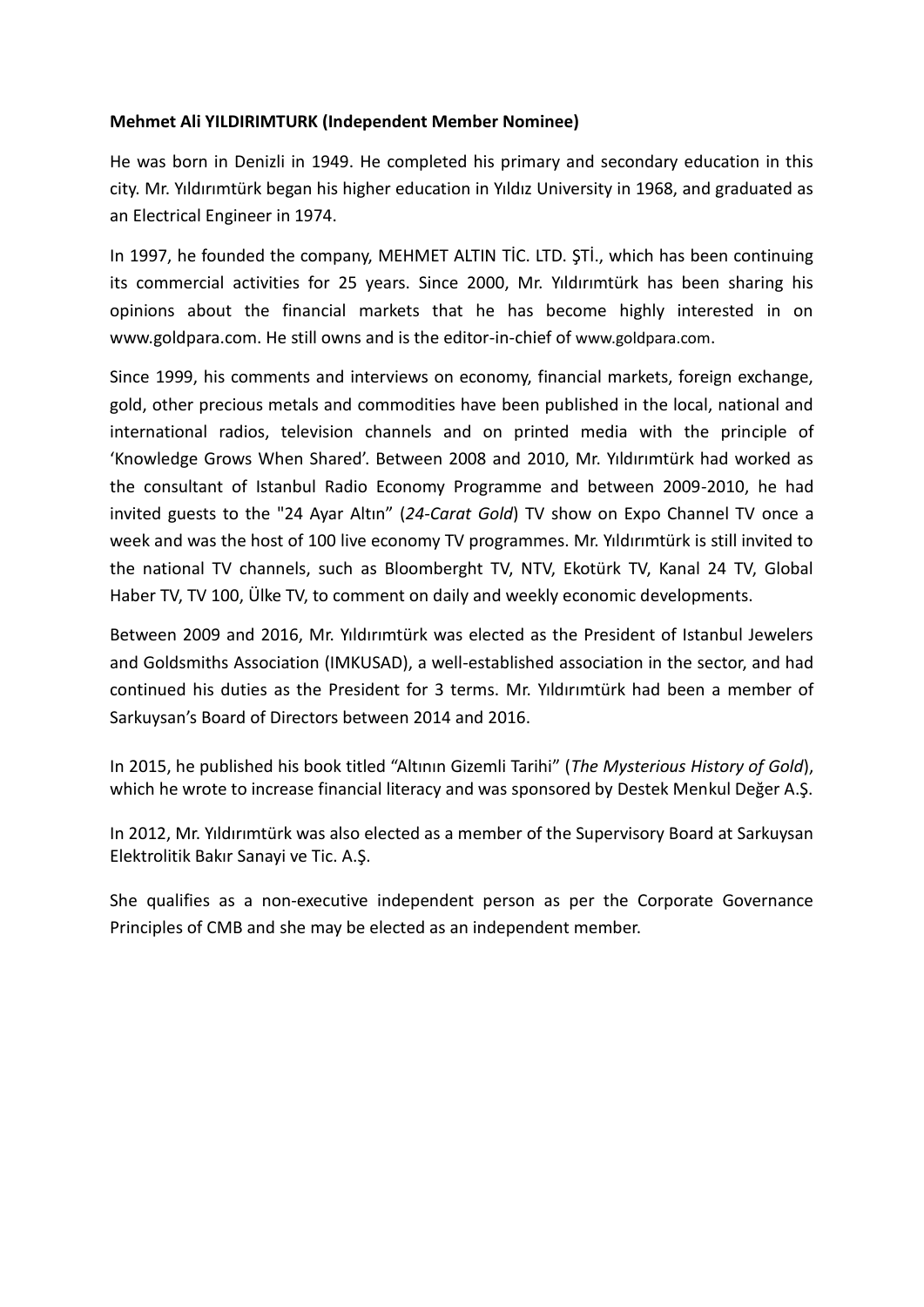#### **Ilfeta AKSOY (Independent Member Nominee)**

Ilfeta AKSOY was born on 18.02.1965 in Ribarice, Tutin, Yugoslavia. After graduating from Istanbul Kartal High School, she continued her education at Marmara University, Department of Business Administration in 1982, and graduated in 1988. She had worked as the Assistant Production Manager at Orjin Leather company between 1989-1990, as the Export Accounting and Budget Control Chief at Rabak A.Ş. between 1991-1993, as the Financial and Administrative Affairs Manager at Eleks Dış Ticaret A.Ş. between 1993-2017. Ilfeta AKSOY has been working as the Secretary General of the Foreign Trade Association of Turkish (TURKTRADE) since 2018.

Apart from her job descriptions in the companies she worked, Ilfeta AKSOY assumed the following responsibilities for Professional Associations and Public Institutions;

TURKTRADE, Board Member

TURKTRADE, Customs and Logistics Working Group, Leader,

Ministry of Economy, Turquality Working Group, Private Sector Representative

Delegation to Turkish Exporters Assembly (TIM) on behalf of Istanbul Mineral and Metals Exporters' Association (IMMIB),

#### PROFESSIONAL TRAININGS

Kavrakoğlu Executive Development Program - MBA - 1 year

ITO Foreign Trade Institute - Financing Techniques in Foreign Trade - 4 months

Derivative Products in Foreign Trade Financing

Several trainings on Eximbank Programs,

Incoterms and Payment Methods in Foreign Trade - Trainings repeated following each revision,

IFRS trainings,

Trainings on Transfer Pricing,

Dozens of trainings on tax practices and year-end accounting transactions,

Trainings on Management Reporting,

Various trainings for personal development; i.e., leadership, teamwork, effective presentation techniques, etc.

She qualifies as a non-executive independent person as per the Corporate Governance Principles of CMB and she may be elected as an independent member.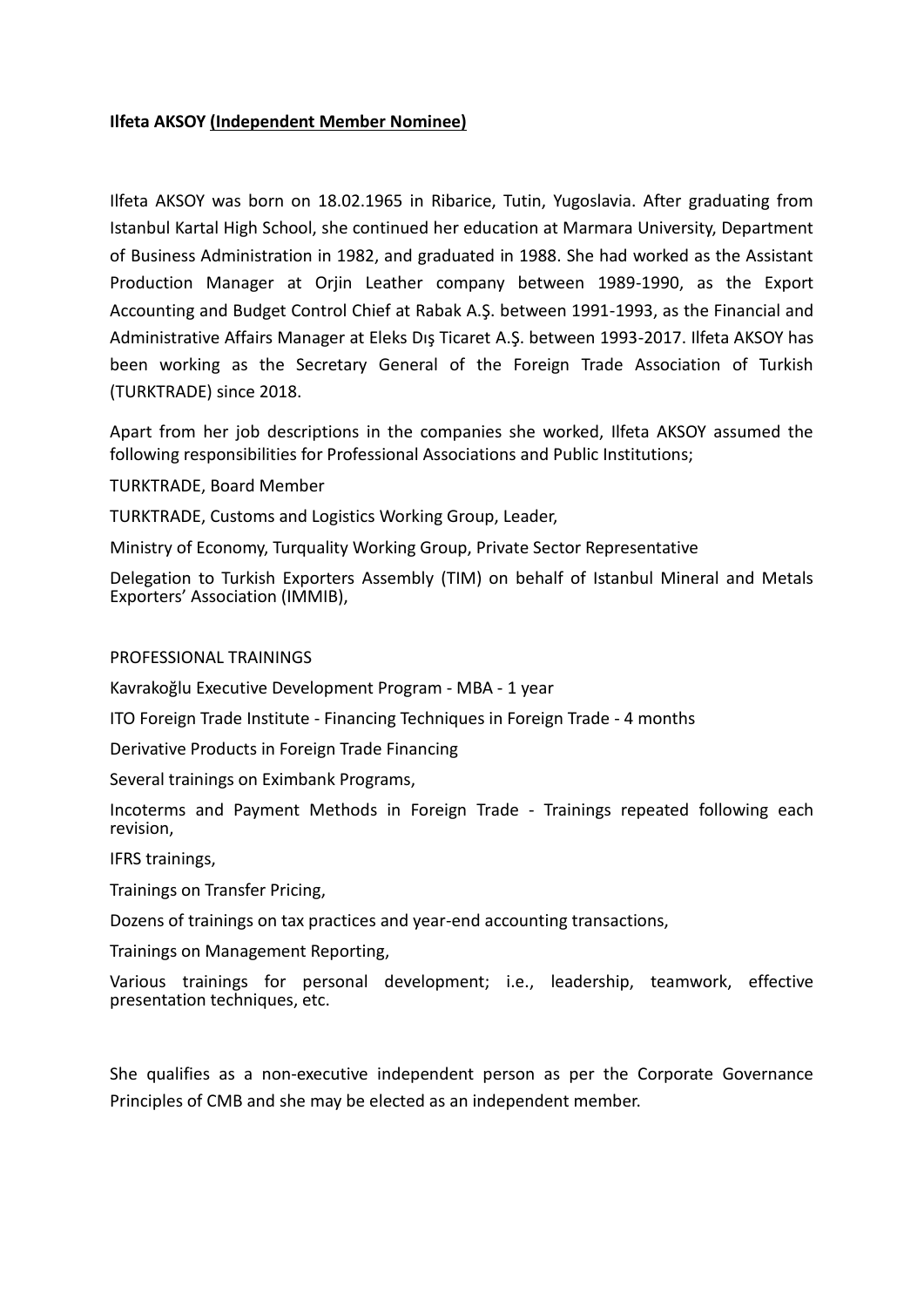### **ç. Information Regarding Requests of Shareholders to Add Items to the Agenda:**

No request was made by the shareholders to add other items to the agenda for the Ordinary General Meeting which will include discussions of 2021 activities.

#### **REVIEW OF AGENDA ITEMS OF ORDINARY GENERAL MEETING DATED 15 APRIL 2022**

### **1) Opening and establishing the Chairmanship of the Meeting;**

As per Turkish Commercial Code, Capital Market Code and related regulations, Meeting Chair, consisting of Chairman, Vote Collectors and Minutes Clerk, will be determined to supervise the General Assembly Meeting.

### **2) Authorization of Meeting Chair for the signing of General Assembly Meeting Minutes and the list of attendants;**

As per the provisions of Turkish Commercial Code, authorization of the Meeting Chair will be voted by the General Assembly in order to take minutes of the decisions taken in the General Assembly.

## **3) Reading and discussion of Annual Report of the company prepared by the Board of Directors for the period of 2021;**

As per Turkish Commercial Code, Capital Market Code and related regulations, 2021 Annual Report prepared by the Board of Directors will be read and discussed. Information will be given about Board of Directors' Annual Report, which has been provided for the review of our shareholders as of 14.03.2022 at our Company Headquarters, at our contact points located at Perpa Business Center A Blok Floor 7-8 No:733-735 Okmeydanı, Şişli Istanbul, Aegean Free Zone Nilüfer Sk. 19 Gaziemir-Izmir, Birlik Organized Industrial Zone, Batı Cad. No:4 34953 Tuzla Istanbul, and at Electronic General Assembly System of Central Registry Agency as of 11.03.2022 as well as the Company website on [www.sarkuysan.com.](http://www.sarkuysan.com/)

### **4) Reading of the Independent Audit Report regarding 2021 accounting period;**

As per Turkish Commercial Code, Capital Market Code and related regulations, our Independent Audit Report, prepared by Güreli Yeminli Mali Müşavirlik ve Bağımsız Denetim Hizmetleri A.Ş., has been provided for the review of our shareholders at the locations mentioned in the 3rd article. The report in question will be read and provided for the information of our shareholders at the General Assembly.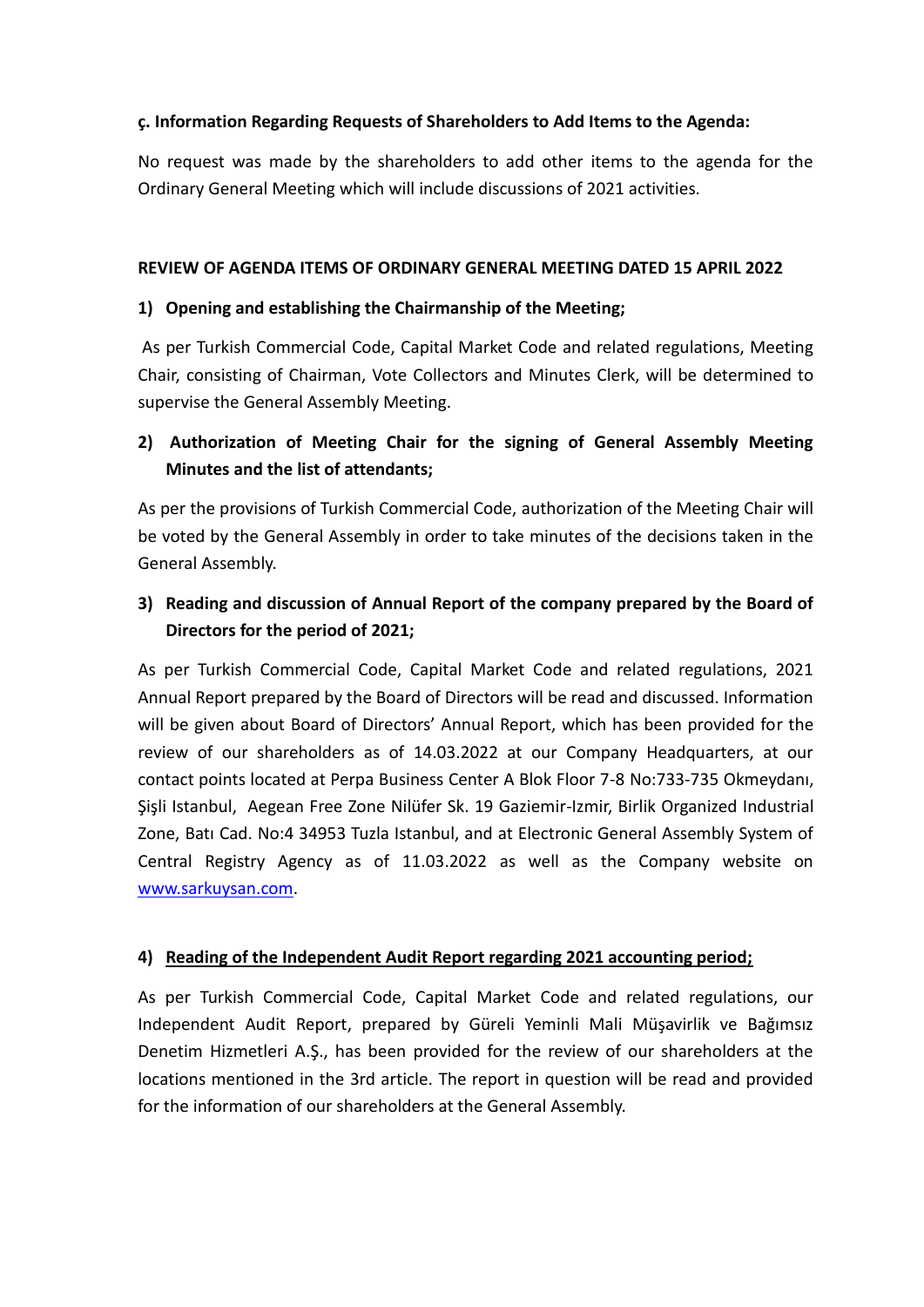### **5) Reading, Discussing and Approving Consolidated Financial Tables for 2021 Period;**

As per Turkish Commercial Code, Capital Market Code and related regulations, information will be given about our Financial Tables, which have been provided for the review and approval of our shareholders as of 14.03.2022 at our Company Headquarters, at our contact points located at Perpa Business Center A Blok Floor 7-8 No:733-735 Okmeydanı, Şişli Istanbul, Aegean Free Zone Nilüfer Sk. 19 Gaziemir-Izmir, Birlik Organized Industrial Zone, Batı Cad. No:4 34953 Tuzla Istanbul, and at Electronic General Assembly System of Central Registry Agency as of 11.03.2022 as well as the Company website at [www.sarkuysan.com.](http://www.sarkuysan.com/)

### **6) Acquittal of Board of Directors Members for the 2021 activities of our Company;**

As per Turkish Commercial Code, legislation and related regulations, acquittal of the Members of the Board of Directors for the activities of 2021 will be presented for the approval of the General Assembly.

### **7) Discussion and decision related to the use of 2021 profit, profit to be distributed and rates of dividend shares as well as the distribution date;**

As per Turkish Commercial Code and Capital Market Code provisions, profit distribution suggestion of the Board of Directors will be submitted for the information and approval of the General Assembly.

## **8) Providing information to the shareholders on the bonds, securities and mortgages given by the company in favor of the 3rd parties,**

As per Article 12 paragraph 4 of Corporate Governance Communiqué numbered II-17.1 of Capital Markets Board, guarantees, securities and mortgages given by our company and/or Affiliates on behalf of third persons must be given as a separate item in the agenda of the ordinary general assembly meeting. Information in the footnote 22.5 in our Consolidated Financial Tables dated December  $31<sup>st</sup>$ , 2021 will be presented to our shareholders in the General Assembly.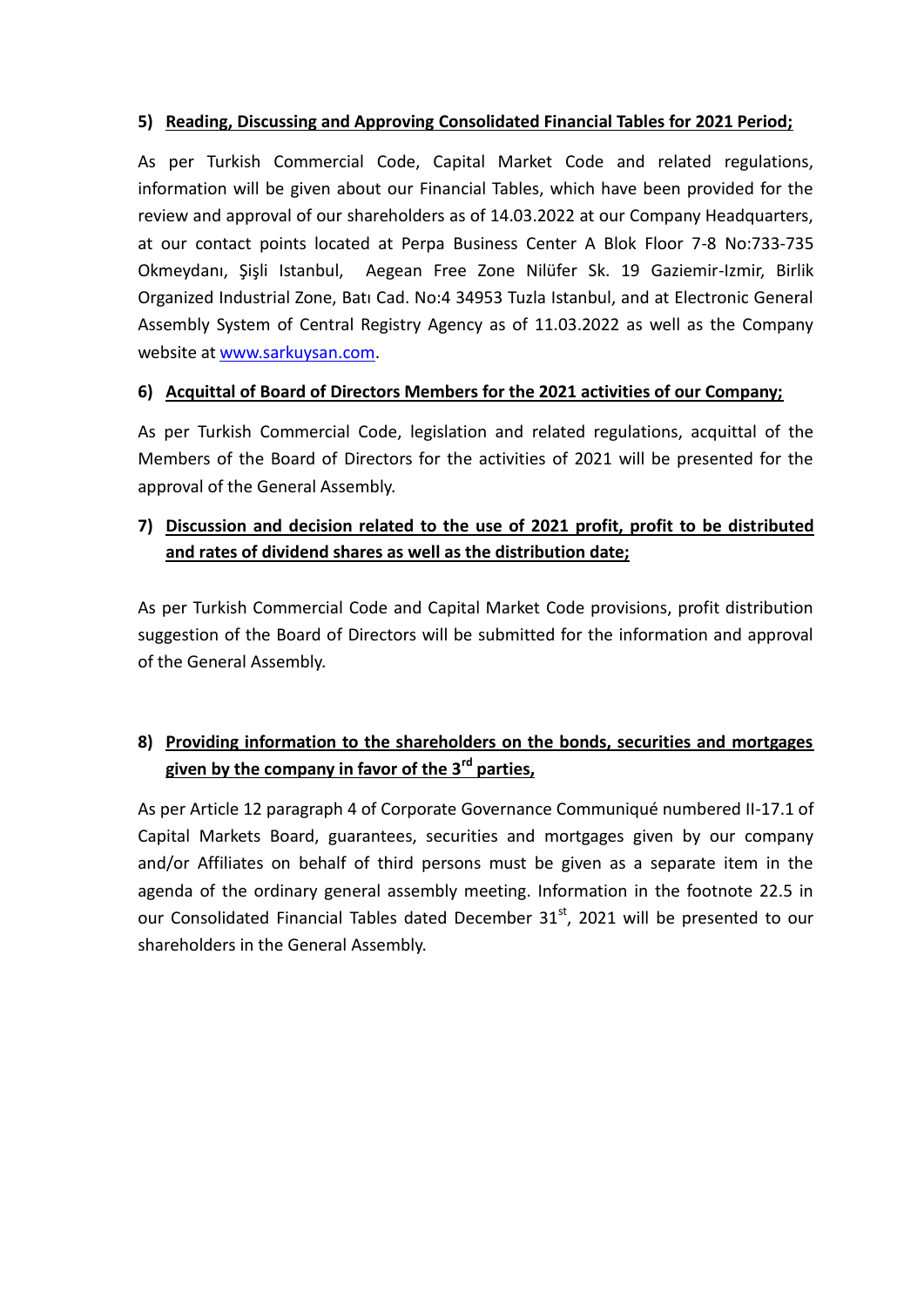**9) Discussing and deciding on the following amendment to our Articles of Association for Article 8 titled "Board of Directors" regarding revising the number of board members pursuant to permissions obtained from the Capital Markets Board and Ministry of Commerce**

| <b>Former Text</b>                                                                                                                                                                                                                                                                                                                                                                                                                                                                                                                                                                                                                                                                                                                                                                                                                                                                                                                                                                                                                                                                                                                                                                                                                                                                                                                                           | <b>Revised Text</b>                                                                                                                                                                                                                                                                                                                                                                                                                                                                                                                                                                                                                                                                                                                                                                                                                                                                                                                                                                                                                                                                                                                                                                                                                                                                                                                                    |
|--------------------------------------------------------------------------------------------------------------------------------------------------------------------------------------------------------------------------------------------------------------------------------------------------------------------------------------------------------------------------------------------------------------------------------------------------------------------------------------------------------------------------------------------------------------------------------------------------------------------------------------------------------------------------------------------------------------------------------------------------------------------------------------------------------------------------------------------------------------------------------------------------------------------------------------------------------------------------------------------------------------------------------------------------------------------------------------------------------------------------------------------------------------------------------------------------------------------------------------------------------------------------------------------------------------------------------------------------------------|--------------------------------------------------------------------------------------------------------------------------------------------------------------------------------------------------------------------------------------------------------------------------------------------------------------------------------------------------------------------------------------------------------------------------------------------------------------------------------------------------------------------------------------------------------------------------------------------------------------------------------------------------------------------------------------------------------------------------------------------------------------------------------------------------------------------------------------------------------------------------------------------------------------------------------------------------------------------------------------------------------------------------------------------------------------------------------------------------------------------------------------------------------------------------------------------------------------------------------------------------------------------------------------------------------------------------------------------------------|
| <b>BOARD OF DIRECTORS</b>                                                                                                                                                                                                                                                                                                                                                                                                                                                                                                                                                                                                                                                                                                                                                                                                                                                                                                                                                                                                                                                                                                                                                                                                                                                                                                                                    | <b>BOARD OF DIRECTORS</b>                                                                                                                                                                                                                                                                                                                                                                                                                                                                                                                                                                                                                                                                                                                                                                                                                                                                                                                                                                                                                                                                                                                                                                                                                                                                                                                              |
| <b>ARTICLE - 8 -</b> Administration and representation of the Company is held by the<br>Board of Directors consisting of $12$ (twelve) members to be elected during the<br>General Assembly as per the related provisions of the Articles of Association,<br>Turkish Commercial Code and the related legislation. General Assembly<br>chooses 5 Board Members among the candidates to be nominated by the ones<br>having A-group shares, 4 Board Members among the candidates to be<br>nominated by the ones having B-group shares, and 3 Board Members among<br>the independent member candidates to be determined and nominated before<br>the General Assembly according to the regulations of Capital Markets Board<br>regarding corporate management.<br>Qualities and quantities of the independent members to be assigned to the<br>Board of Directors are determined by the regulations of Capital Markets Board<br>regarding corporate governance.<br>Members of the Board can be re-elected. The Board of Directors elect a<br>chairperson and a vice chairperson among the board members during the first<br>meeting following the election. The elections are recorded in the minute book.<br>The Board of Directors can always replace the members of the Board regardless<br>of their terms of duty, if the Board of Directors deems necessary. | ARTICLE - 8 - Administration and representation of the Company is held by the<br>Board of Directors consisting of 14 (fourteen) members to be elected during the<br>General Assembly as per the related provisions of the Articles of Association,<br>Turkish Commercial Code and the related legislation. General Assembly chooses<br>5 Board Members among the candidates to be nominated by the ones having A-<br>group shares, 4 Board Members among the candidates to be nominated by the<br>ones having B-group shares, and 5 Board Members among the independent<br>member candidates to be determined and nominated before the General<br>Assembly according to the regulations of Capital Markets Board regarding<br>corporate management.<br>Qualities and quantities of the independent members to be assigned to the<br>Board of Directors are determined by the regulations of Capital Markets Board<br>regarding corporate governance.<br>Members of the Board can be re-elected. The Board of Directors elect a<br>chairperson and a vice chairperson among the board members during the first<br>meeting following the election. The elections are recorded in the minute book.<br>The Board of Directors can always replace the members of the Board regardless<br>of their terms of duty, if the Board of Directors deems necessary. |

# **10) Providing information to shareholders about donations and grants provided by our Company in 2021 for social relief as per the regulations of Capital Markets Board and determination of an upper limit for the donations and grants to be provided in 2022;**

Shareholders will receive information about the grants and donations provided by our company in 2021 and the General Assembly will determine an upper limit for the donations to be made in 2022.

## **11) As per the regulations of Capital Markets Board, giving information to shareholders about the salary system for Members of the Board of Directors and Senior Management Members**

As per the Article 4.6.2 of "Corporate Governance Communiqué", salary system implemented for Members of the Board of Directors and Senior Management Members will be presented for the information of the shareholders as a separate item during the General Assembly meeting by our Company.